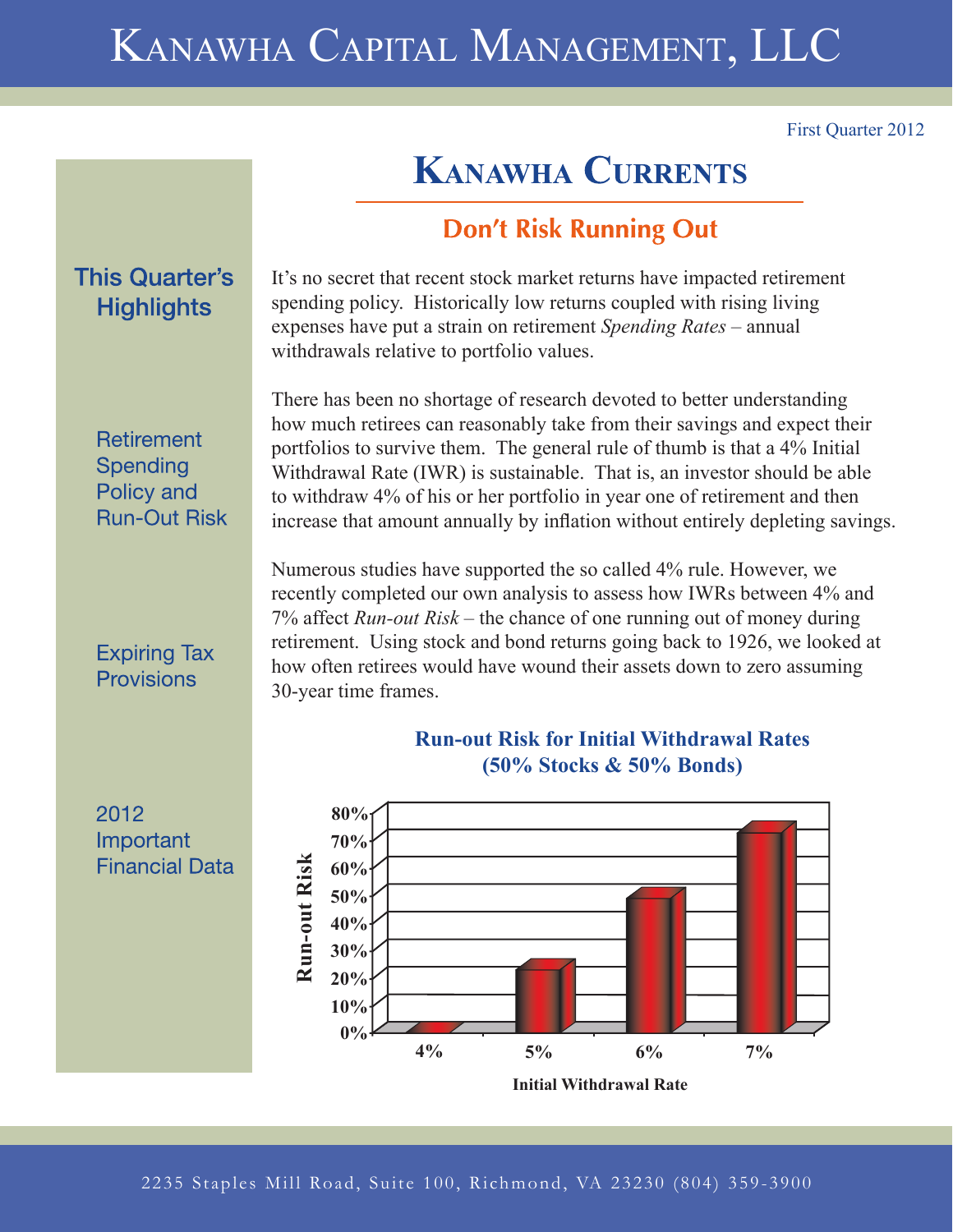#### **Research Results**

The results support the notion that a 4% IWR has very low Run-out Risk. Increasing the IWR to 5% and beyond, however, paints a different picture. Using withdrawal rates of 5%, 6%, and 7%, Run-out Risk increased to 23%, 49%, and 73% respectively. Clearly, as investors exert more withdrawal stress on their portfolios, the odds of them prematurely depleting their savings increases.

Like most of the research in this area, our analysis sets the withdrawal percentage only during the first year and then increases the withdrawal dollar amount by an inflation factor in subsequent years. It is important, however, for savers to monitor their withdrawal amounts relative to the underlying portfolio value on a regular basis.

#### **For Example**

Take John and Jane Doe, for example. Let's assume they both retired at the age of 62 in the beginning of 2000 and needed a pre-tax amount of \$60,000 from their \$1.4 million portfolio. This represented an IWR of approximately 4.3%. Fast forward to the end of 2011 and, assuming the Doe's portfolio was indexed to a 60%-stock, 40%-bond portfolio, it would be worth approximately \$985,000. Let's also assume their spending need from investment assets has increased with actual inflation to approximately \$80,500. Now their current withdrawal rate stands at 8.2%. This represents a 91% increase in their withdrawal rate since they retired a dozen years ago. Under this scenario, questions emerge as to the likelihood the portfolio will be able to withstand the test of time and meet future spending needs.

So what can investors and retirees do if they notice a potentially unsustainable rate of withdrawal from

their portfolios? As with most difficult questions, there are no easy answers. The most effective way to avoid or resolve an imbalance is through a set of *Decision Rules*. For example, let's continue to assume a retiree increases withdrawals each year by the amount of the preceding year's Consumer Price Inflation rate

One rule might state the annual withdrawal increase be capped at a certain percentage, say 5%. A second rule may freeze the withdrawal amount in years following negative investment returns for the portfolio. Lastly, a third rule may state that if the current year's withdrawal rate is more than 20 or 30% greater than the IWR, then the withdrawal amount is actually reduced by some percentage, say 10%. This lower amount will then serve as the basis for future withdrawals. These rules are designed to address higher-than-expected rates of inflation and drawdown risk.

#### **Conclusion**

In conclusion, while there is much debate on a feasible and sustainable withdrawal rate in retirement, there is no such thing as a "one size fits" all" spending policy. Certain rules of thumb may offer good beginning points for discussion, but each retiree's situation is unique. Some investors will experience a retirement in which spending is fairly consistent in inflation-adjusted terms throughout their retirement years. Others may experience higher spending in the early years to fund their active retirement phase, while others may find their overall expenses rising faster than ordinary inflation due to rapidly increasing healthcare costs. Nonetheless, having a plan in place that defines one's spending policy and monitors changes over time can help alleviate stress and reduce surprises during retirement.

Analysis of Run-out Risk is based on historical total return data using a looping time-path approach. Stock returns are based on Ibbotson Associates Large Company Stock Index 1926-2002, S&P 500 2003-2011. Bond returns are based on Ibbotson Intermediate Government Bond Index 1926- 2002, Barclays Capital Government/Credit Intermediate Index 2003-2011. Index returns do not reflect the cost of fees, taxes, or transaction costs. Historical returns should not be used as an indication of expected future results. The results of this analysis should not be interpreted as advice.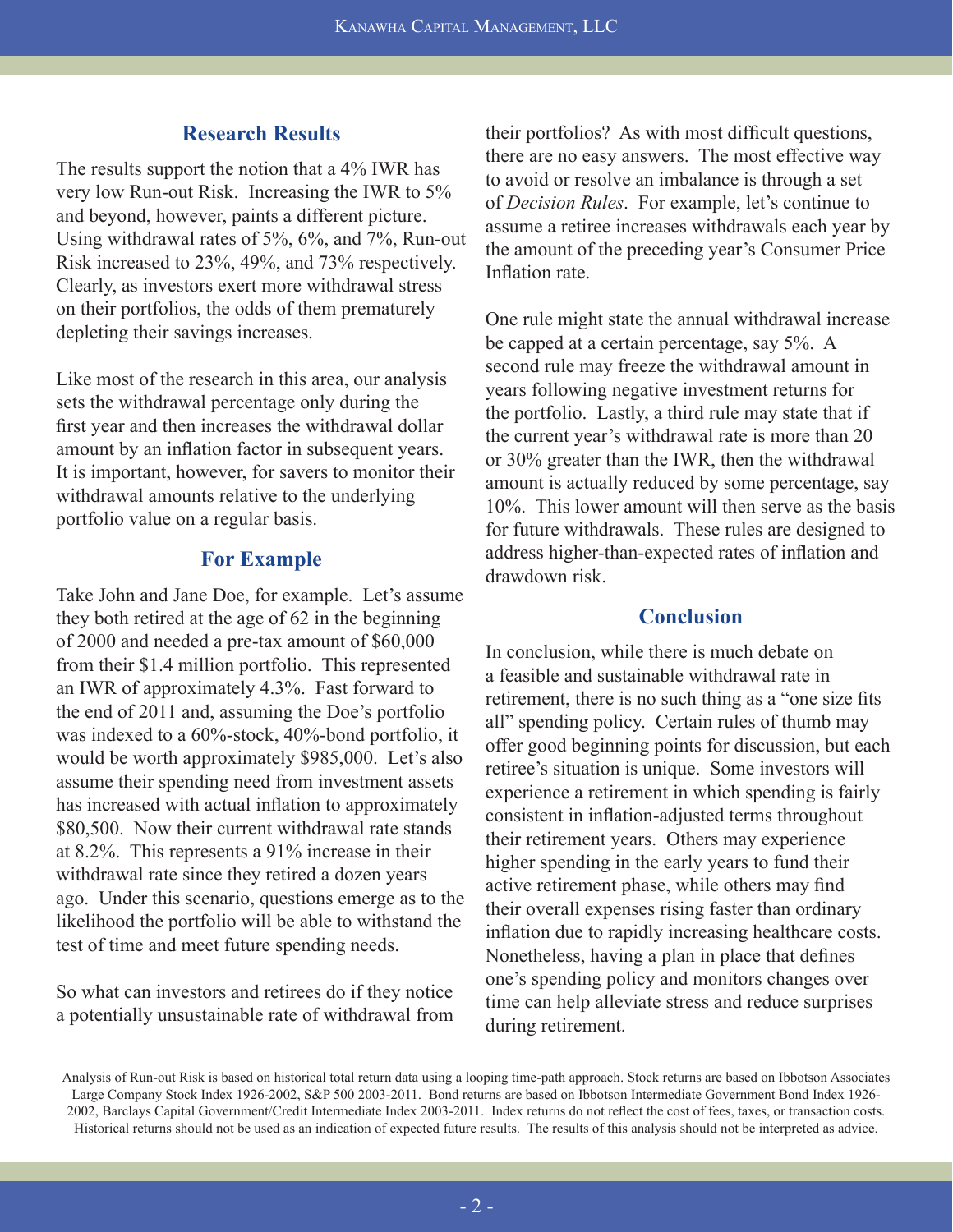## **Expiring Tax Provisions**

As individuals prepare their 2011 tax returns, here are several important tax provisions which expired at the end of last year or are due to terminate at the end of 2012.

#### **Expired on December 31, 2011:**

- The Alternative Minimum Tax "Patch." If legislation is not adopted by the end of 2012 to address this, millions more taxpayers may be subject to the AMT as the exemption amounts revert to lower limits.
- The provision allowing IRA owners age 70½ and older to make tax-free distributions directly to qualified charities. As with other provisions, this could potentially be extended retroactively prior to year-end by Congress.
- The ability to deduct state and local general sales taxes in lieu of state and local income taxes expired in 2011.

#### **Due to Expire on December 31, 2012:**

- The individual income tax rates of  $10\%$ ,  $15\%$ ,  $25\%$ ,  $28\%$ ,  $33\%$ , and  $35\%$  as well as the 15% rate on long-term capital gains and qualified dividends  $(0\%$  for those in the  $10\%$  and  $15\%$  tax brackets). These lower rates were extended for two more years in December of 2010, but are scheduled to revert to pre-2001 levels beginning in 2013 without any new legislation.
- The repeal of the itemized deduction and personal exemption phaseouts for high-income taxpayers.
- The estate and gift tax exemption amount of \$5 million (\$5.12 million in 2012) and the maximum estate and gift tax rate of 35%. Also due to expire at year-end absent further legislation are portability rules for surviving spouses.
- The extension of the payroll tax cut from the 6.2% to 4.2% rate for the employee's Social Security portion has recently been extended through December 31, 2012.

These are just a few of the many expiring federal tax provisions for 2011 and 2012.

For other important 2012 tax rates and annual limitations, please refer to the **2012 Important Financial Data** sheet on the following page.

Source: Joint Committee on Taxation, *"List of Expiring Tax Provisions 2011-2022."*

This is for informational purposes only and should not be interpreted as tax advice. Consult your tax professional for specific advice about your personal situation.